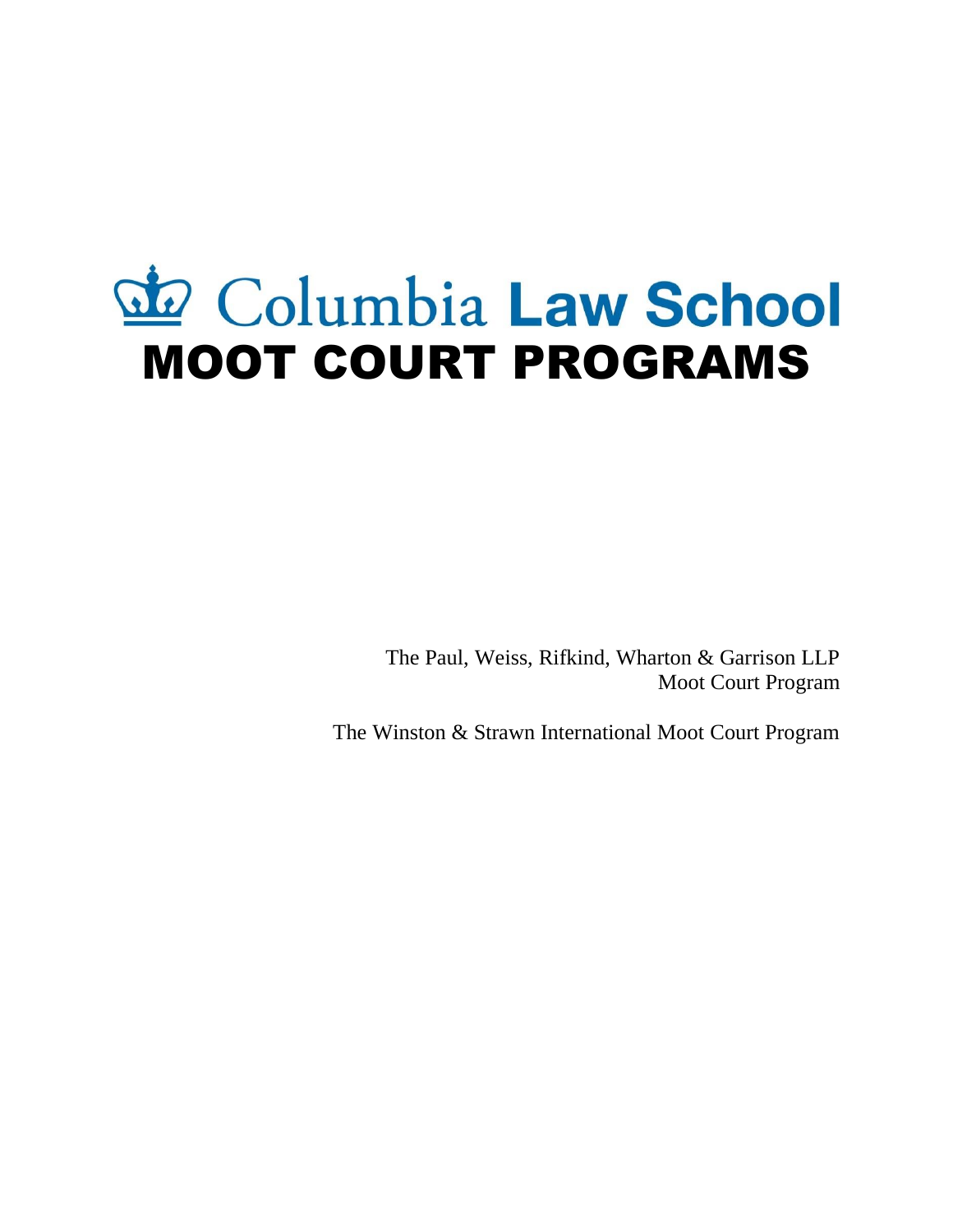### Moot Court Programs 2021-2022

#### **Table of Contents**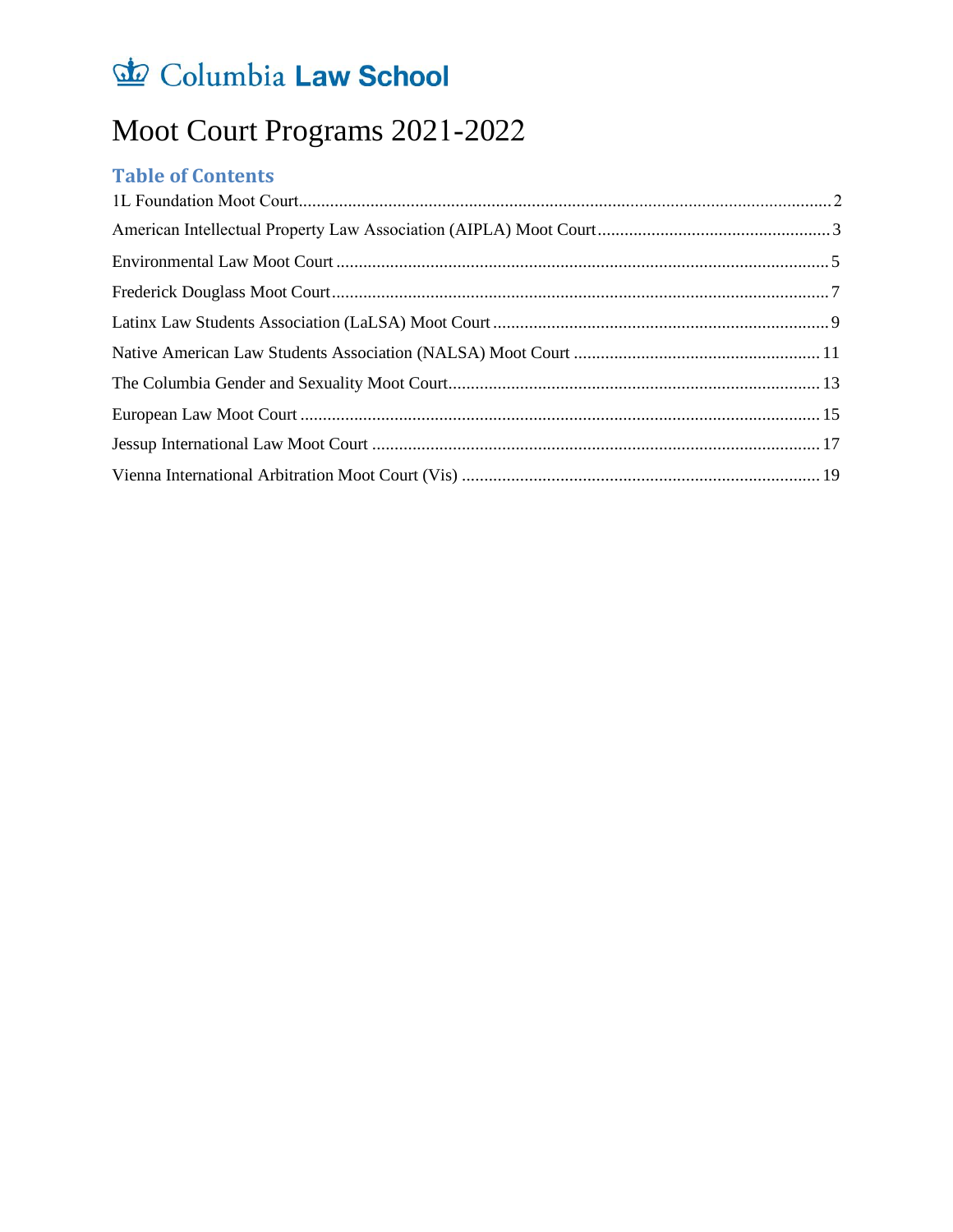Dear Class of 2024:

Welcome to the world of moot court! In the spring, you will take the second half of Legal Practice Workshop ("LPW II"). As part of LPW II, you will be required to participate in an approved moot court program. This handbook is designed to teach you about the Law School's ten 1L moot court offerings.

Most of you will satisfy the moot court requirement through participation in the 1L Foundation Moot Court. Through that program, you will receive a moot court problem created through the Law School in January. Working in pairs, you will write several drafts of an appellate brief and then orally argue your position before a panel of alumni and student judges.

Some of you will choose to satisfy your moot court requirement through participation in one of the following "specialized" moot court programs:

American Intellectual Property Law Association (AIPLA) Moot Court Environmental Law Moot Court European Law Moot Court (EU) Frederick Douglass Moot Court Jessup International Moot Court LaLSA Moot Court Native American Law Students Association (NALSA) Moot Court Vienna International Arbitration Moot Court (Vis) Williams Institute Moot Court

These programs allow you to focus your advocacy on a substantive area of law that interests you. Enrollment for each of the listed programs is limited, and interested students must complete an application process in the fall. These programs also have their own timetables, which are set by the sponsoring organizations that create the problems. For some of the programs, you will begin writing your brief in the fall semester. However, regardless of the timetable or other requirements of the particular program in which you participate, you will need to attend and complete satisfactorily the corresponding Legal Practice Workshop section, which runs through the entire spring semester. As part of this course, you will revise your brief under the supervision of a student editor and instructor.

I hope that you have an engaging and rewarding moot court experience.

Best wishes,

Sophia Bernhardt Director, Legal Writing and Moot Court Programs

Brandon R. Weber, Student Director, Specialized Moot Court Programs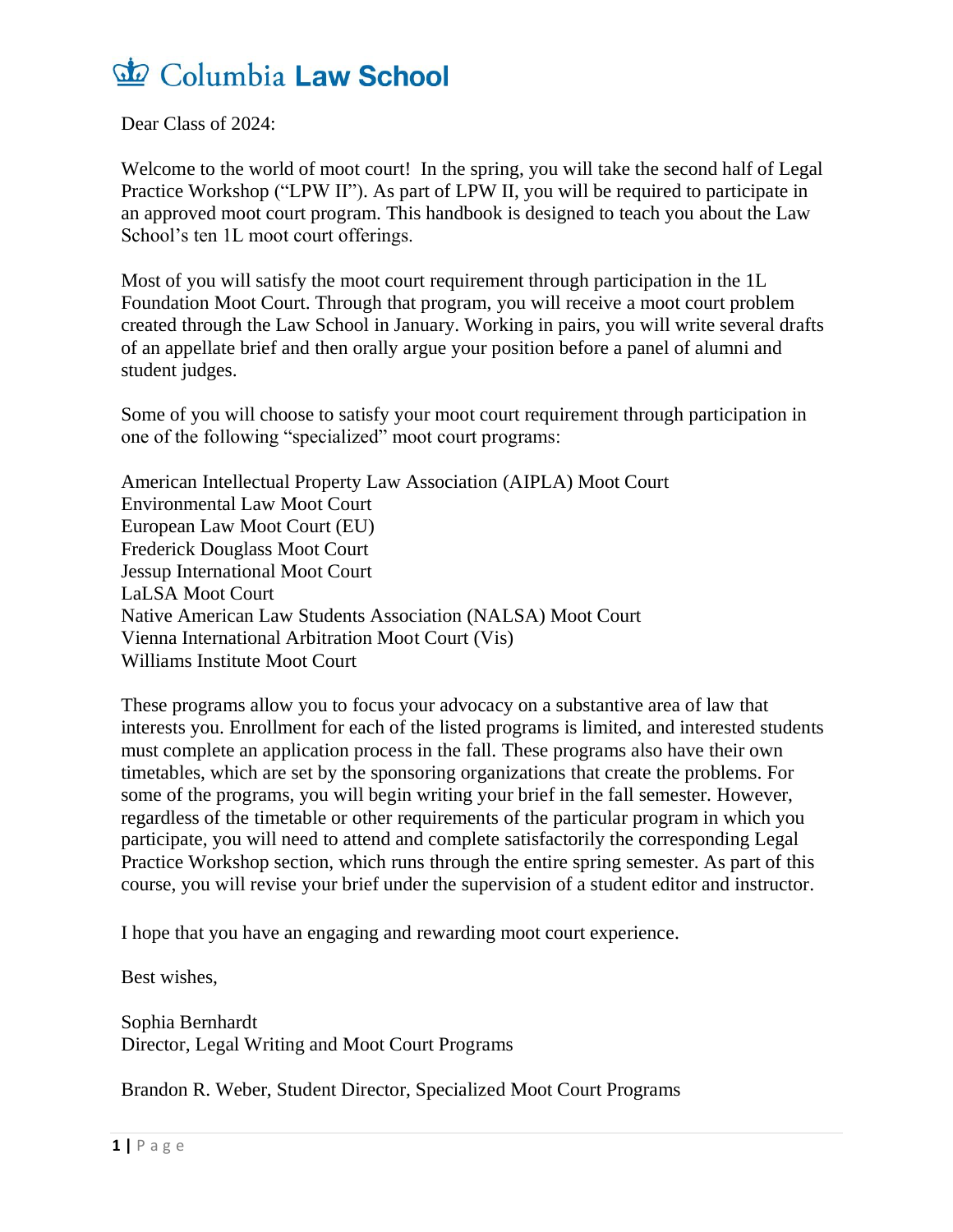### *The Paul, Weiss, Rifkind, Wharton & Garrison Moot Court Program* 1L Foundation Moot Court

Beginning in January, each 1L participant researches and writes an appellate brief under the close supervision of an upper-class student editor and an instructor. The problems are designed by the editors and in the past have involved a range of legal issues, including First Amendment violations, copyright and trademark infringement, defamation, employment discrimination, civil rights violations, and criminal law.

Editors and instructors work with Foundation participants through all stages of the research, drafting, and revision process. Later in the semester, students will present oral arguments on their briefs before panels of alumni attorneys and student judges. The 1L Foundation Moot Court is an excellent opportunity for 1L students to develop and apply the research and writing skills acquired in the fall semester, while offering students practical training in brief writing and appellate advocacy. The structure and pace of the course allow students to create polished writing samples while reflecting on the purpose of various components of an appellate brief.

Satisfactory completion of the 1L Foundation Moot Court is mandatory for those not participating in an equivalent specialized moot court program.

#### *Eligibility*

All 1L students are eligible to participate in the spring, and no application is required. Foundation Moot Court is mandatory for those not participating in an equivalent specialized moot court program.

#### *Requirements*

Satisfactory completion of an appellate brief and oral argument

#### *Contact Information*

Lillian Klatskin, Student Directo[r:](mailto:elizabeth.marden@columbia.edu) lik2107@columbia.edu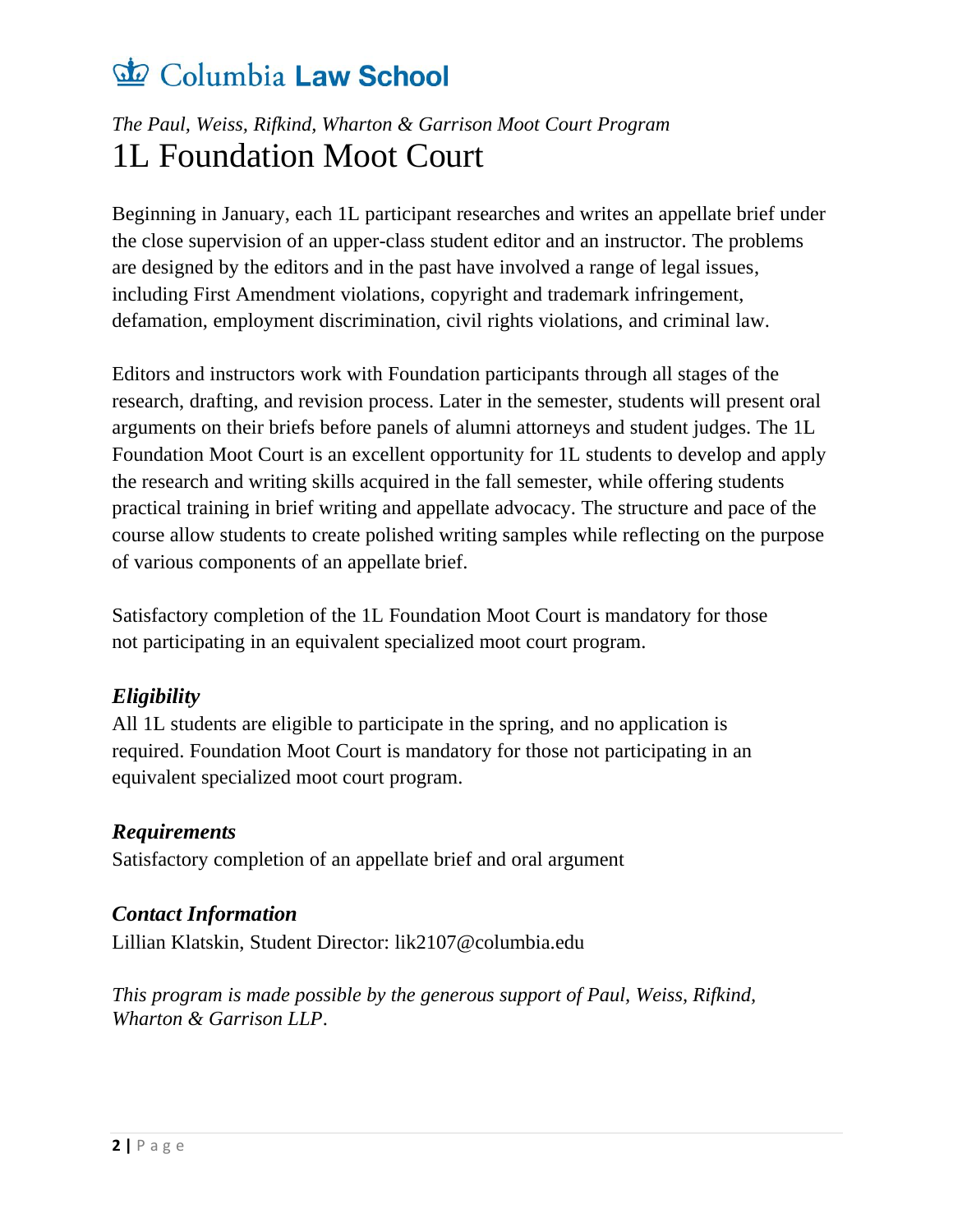### <span id="page-4-0"></span>*The Paul, Weiss, Rifkind, Wharton & Garrison Moot Court Program* American Intellectual Property Law Association (AIPLA) Moot Court

<span id="page-4-1"></span>The Giles Sutherland Rich Moot Court Competition, sponsored by the American Intellectual Property Law Association, is a moot court devoted to issues of intellectual property law. Recent years' problems have focused on patent law issues, such as the validity of a patent for a mind-reading device. Other areas of IP law, such as copyright and trademark, are also sometimes involved.

#### *Why AIPLA?*

Intellectual property is a growing practice within the legal profession that touches upon multiple industries, including science, technology, healthcare, media, entertainment, sports, and finance, among others. Many law firms report a growing need for intellectual property departments, as both cases and deals more frequently feature an intellectual property component. By participating in the AIPLA Moot Court, students will learn the basics of intellectual property law and the appellate procedures of the Federal Circuit.

#### *Application*

While the AIPLA Moot Court problem will address issues in intellectual property law, no formal background in science, technology, copyright, or other IP areas is necessary. Team selections will be made based on the completion of application materials and an enthusiasm for intellectual property and/or public speaking. Our internal moot court curriculum is designed so that team members will first receive exposure to intellectual property law and public speaking, at which point they will be prepared to address the AIPLA Moot Court problem.

We will select at least twelve students for the AIPLA moot court this fall. Interested students who cannot attend the information session should email cls.aipla@gmail.com for more information.

#### *Competitions*

Internal Competition: To determine which AIPLA students will attend the regional competition, we will review each student's legal writing and oral advocacy skills during the Internal Competition. In mid-October, students will submit their first LPW memo and present oral arguments based on a patent-related prompt. All AIPLA students must participate in the Internal Competition to be considered for the external team.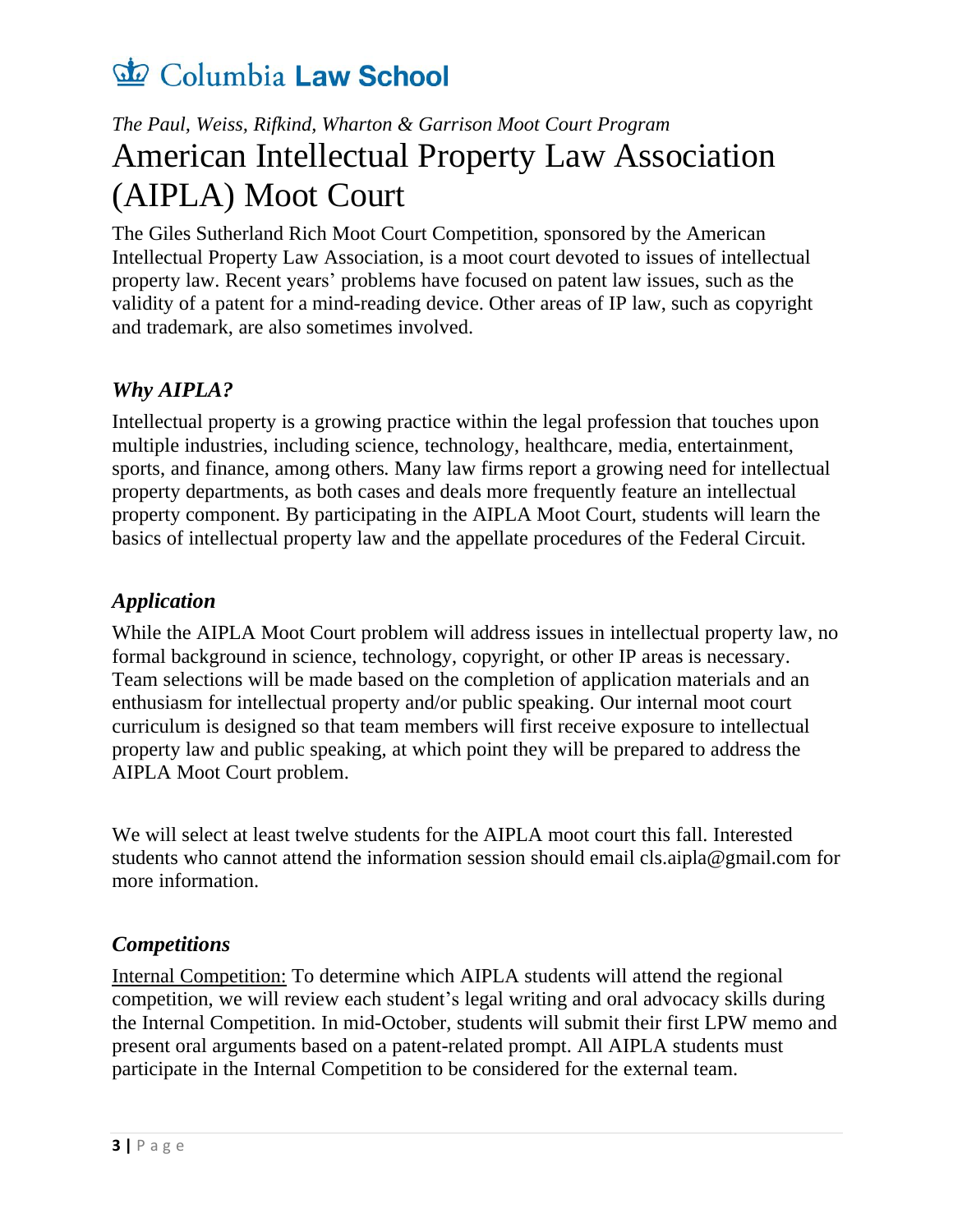Regional Competition: The four students that perform the best in the internal competition will advance to the regional competition, where they will represent Columbia against teams from other schools. Regional competitors, in teams of two, write an appellant and an appellee brief over winter break. Each team will work closely with the editors and coaches, who will assist with research, the brief-writing process, and oral arguments. The regional competition will be held in Boston (or remotely) in March.

National Competition: The top two teams at the regional competition advance to the national competition in Washington, D.C. (or remotely) in April, where students argue before the U.S. Court of Appeals for the Federal Circuit for the championship title and a prize of \$2,000.

#### *Contact Information*

| General Email:           | cls. aipla@gmail.com |
|--------------------------|----------------------|
| Saisha Mediratta, Coach: | sm4961@columbia.edu  |
| Sam Moghadam, Coach:     | sm3535@columbia.edu  |
| Stephany Kim, Editor:    | sk4836@columbia.edu  |
| Benjamin Hewitt, Editor: | hsh2131@columbia.edu |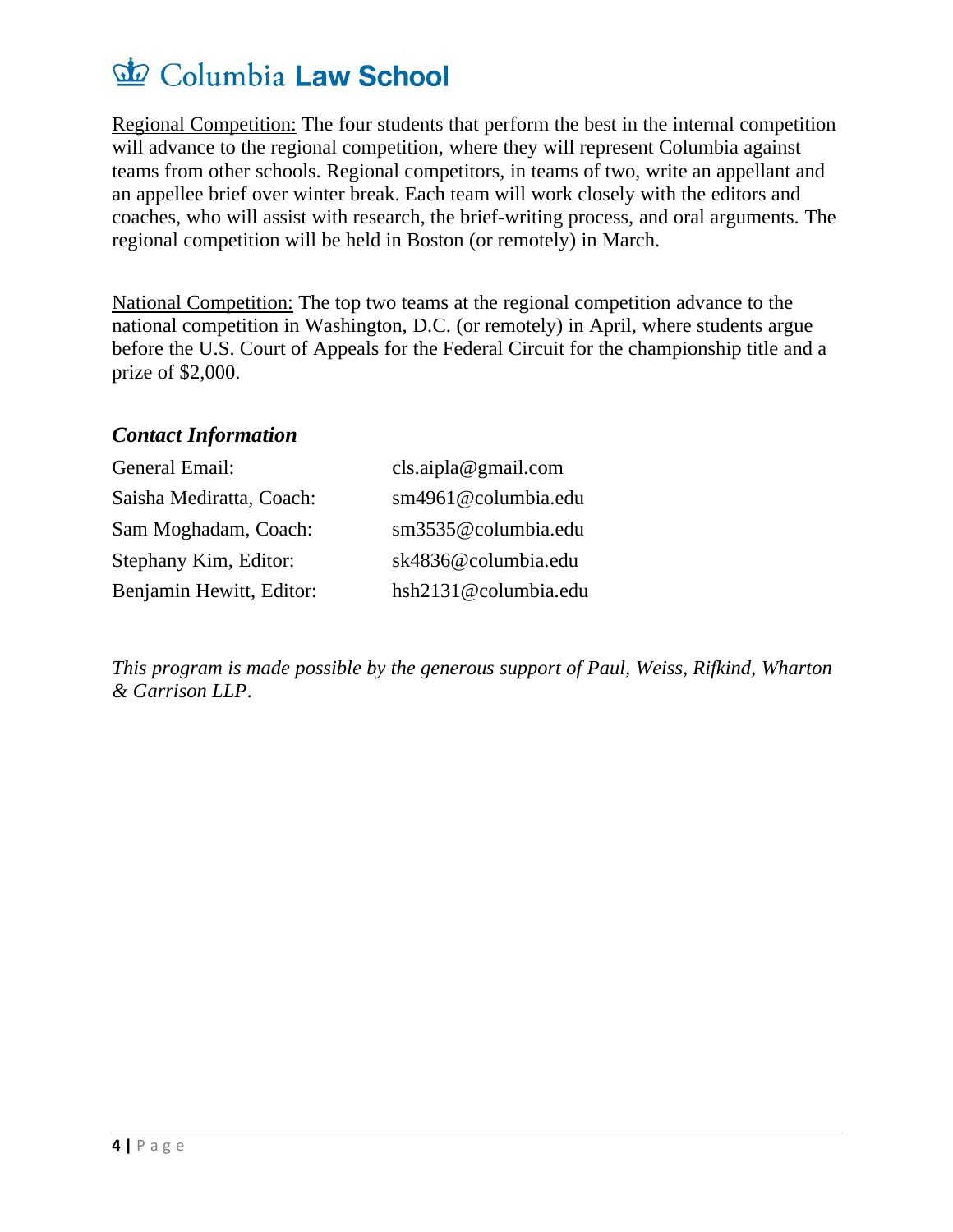### <span id="page-6-0"></span>*The Paul, Weiss, Rifkind, Wharton & Garrison Moot Court Program* Environmental Law Moot Court

#### *Why Environmental Law Moot Court?*

The Environmental Law Moot Court is a great way to fulfill your 1L moot court requirement while gaining valuable advocacy experience through one-on-one training. Our competition team is one of the smallest of the moot court programs, and we make mentorship and team bonding a priority for all participants.

#### *Build Skills*

The Environmental Law Moot Court is an outstanding option for any student who wants to get more experience with appellate law. We welcome applicants of all backgrounds and interests. Environmental law is a mixed bag of many different legal subjects and disciplines including constitutional law, torts, administrative law, and property, to name just a few. We encourage students with past experience in environmental law or policy to apply, as well as those with a general interest in appellate law who want to master a challenging legal problem. By the end of the spring semester, participants will have written a full appellate brief and thoroughly prepared for a rigorous oral argument.

#### *A Record of Excellence*

Even though we are the only school that sends 1Ls to the national competition, Columbia consistently performs well at the competition. On the heels of Columbia's first ever national championship win in 2017, the 2018 team took home the award for best written brief out of a field of 60 teams from across the country. The 2019 competitors advanced to the quarterfinals and took home several individual placements for best oralist in their rounds. The 2020 team also won several best oralist awards and the 2021 team advanced to the quarterfinals with each competitor winning a best oralist award in one of their arguments.

#### *Two Ways to Participate*

Up to twelve 1L students may participate in the Environmental Law Moot Court. Three students will be selected for the *Competition Team* and will write their brief in the fall semester and attend the National Environmental Law Moot Court Competition at Pace Law School in February. The *Internal Team*, composed of twelve students, will write their briefs in the spring semester and will participate in an oral argument at Columbia in early April. The Internal Team is recommended for those students who are interested in environmental and appellate law and want to improve their legal-writing and oraladvocacy skills in a noncompetitive program. Students for the Competition Team are selected at the beginning of the fall semester, instead of later in the year as is the case with some other moot court programs.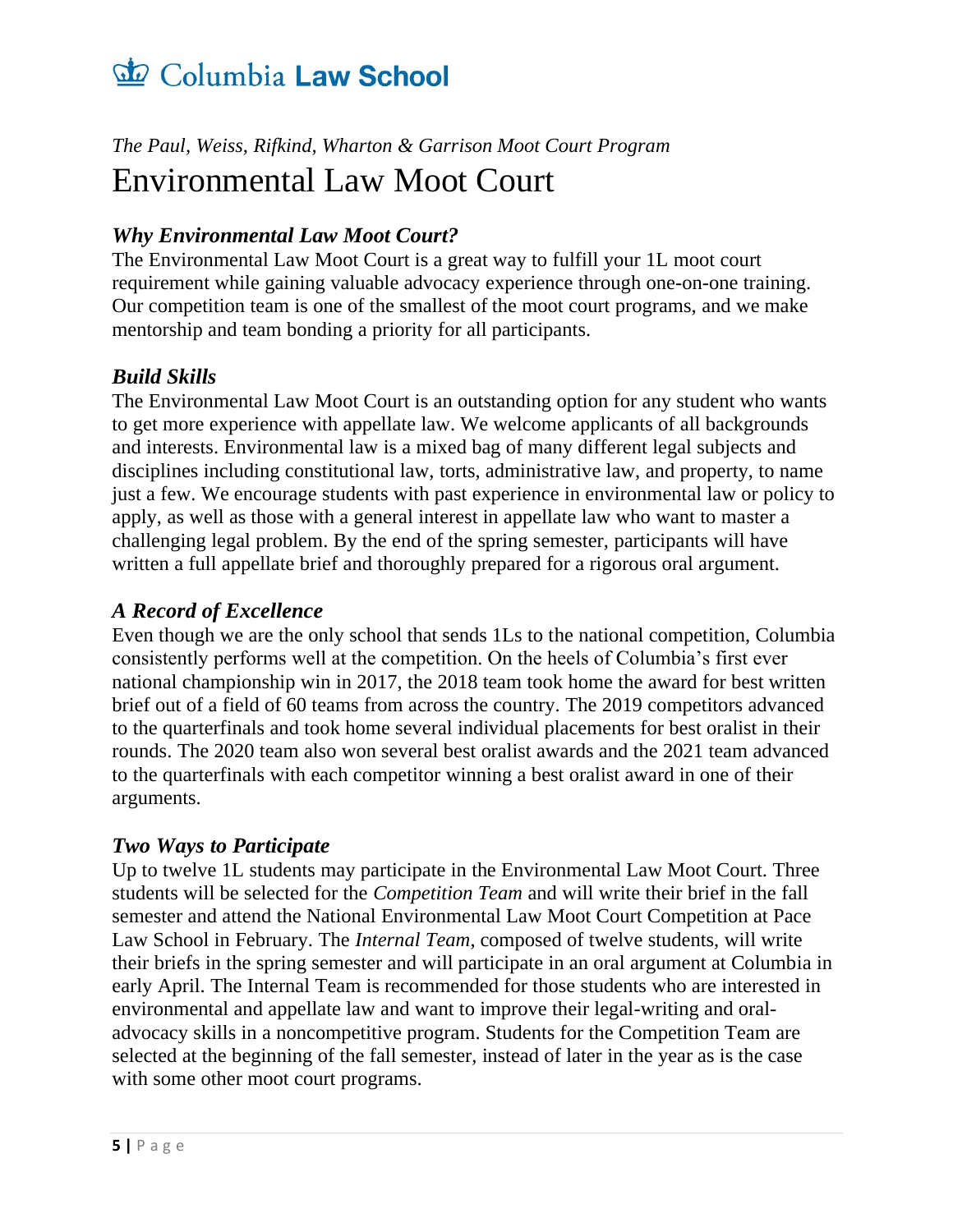#### *Informational Meeting*

A general interest meeting for Environmental Law Moot Court will be held on Friday, September 17 from  $1:10$  p.m.  $- 2:00$  p.m. on Zoom.

#### *Application Process*

Students are strongly encouraged to apply to both the Competition Team and the Internal Team. If you are interested in both teams, please fill out applications for each team separately on LawNet. When you rank moot courts, you will be able to rank the Internal Team and the Competition Team separately. If you are only interested in one team, you need only apply to that team.

We will be reaching out to candidates to schedule an interview, which will consist of a short oral argument over Zoom. In the event that spots for the Internal Team are limited (as has been the case in recent years), preference will be given to those who express interest in both teams. Please note that the national competition is currently scheduled to run online.

#### *Important Dates*

| September 17, 2021    | Application opens and informational meeting       |
|-----------------------|---------------------------------------------------|
| September 24, 2021    | Application due                                   |
| September 24–31, 2021 | Oral argument tryouts (on Zoom)                   |
| October 5, 2021       | Problem released                                  |
| November 21, 2021     | Written brief for Competition Team due            |
| Mid-January 2022      | Oral argument boot camp for Competition Team      |
| February 23-26, 2022  | National Environmental Law Moot Court Competition |
| Mid-March 2022        | Written brief for Internal Team due               |
| Early April 2022      | Oral arguments for Internal Team                  |
|                       |                                                   |

#### *Contact Information*

| Please reach out to us with any and all questions! |                                     |  |
|----------------------------------------------------|-------------------------------------|--|
| Jonah Baskin:                                      | jonah.baskin@columbia.edu           |  |
|                                                    | Mac McReynolds: jm5167@columbia.edu |  |
| Emma Shumway:                                      | ecs2227@columbia.edu                |  |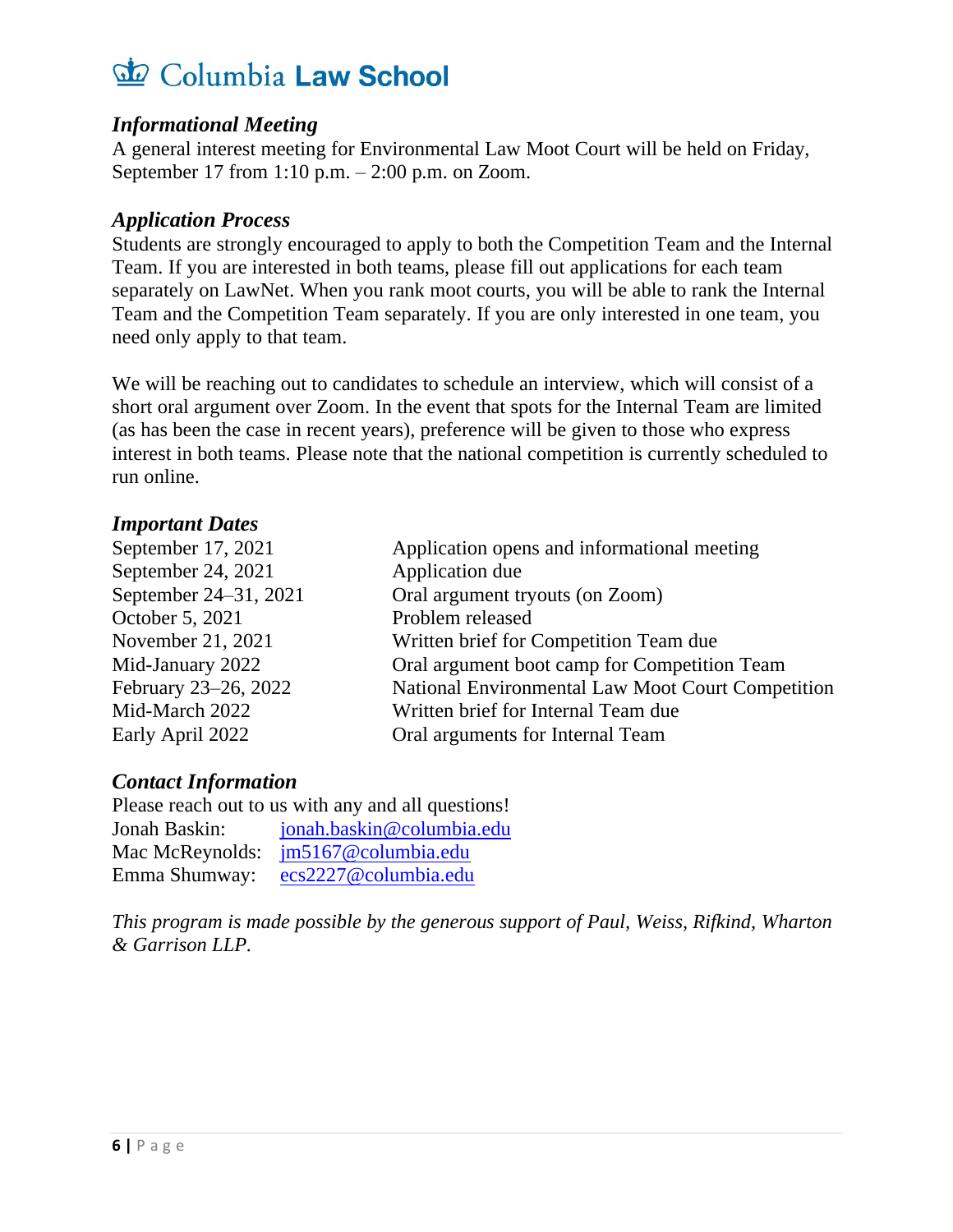*The Paul, Weiss, Rifkind, Wharton & Garrison Moot Court Program*

### <span id="page-8-0"></span>Frederick Douglass Moot Court

*Sponsored by the National Black Law Students Association*

#### *Become an Outstanding Advocate*

The Frederick Douglass Moot Court team is looking for 1Ls from all backgrounds that are excited about developing their writing and advocacy skills. Topics generally concern constitutional law issues affecting marginalized communities, and in recent years have included: cruel and unusual punishment, due process, ineffective assistance of counsel, the Defense of Marriage Act, minority voting rights, classification of NCAA athletes as employees, affirmative action, torture, felon disenfranchisement statutes, racial profiling, and the process rights of capital defendants.

#### *Become Part of a Winning Legacy*

Frederick Douglass (Fred Doug) Moot Court is truly a team—and in fact the largest competitive team at Columbia Law School. Fred Doug 2Ls and 3Ls remain actively and enthusiastically involved, serving as coaches, editors, and judges. This support is integral to our team's long tradition of excellence in competition. Last year, our teams took first and second place at the regional competition, as well as the award for "Best Brief." We sent two teams to the national competition; both teams were national quarterfinalists. In prior years we have had similar success, including winning the national competition, sweeping regionals by winning all individual awards, as well as taking first, second, and third place.

#### *Make the Most of Your Moot Court Experience*

You can expect Frederick Douglass Moot Court to be a substantial time commitment, but you can also expect huge returns on your investment. You and your partner will work with 2L editors as you develop substantial brief writing skills. Editors will assist you, after your individual submission, as you make substantial edits to your briefs and arguments before the regional competition. The final product of your brief will be an excellent writing sample for employers. Once the second semester begins, your focus will turn to oral advocacy. You will be expected to master both sides of the problem—an incredibly rewarding challenge. Each team will complete numerous practice sessions in the weeks leading up to the regional competition. During those sessions, panels of student judges, all Fred Doug alumni, will challenge your arguments and provide extensive individual feedback. After all this prep work, you will feel prepared to field tough questions asked by attorneys, professors, and judges during the regional competition, and feel more confident in the classroom.

#### *Join an Enriching Community*

The Frederick Douglass Moot Court Team is made possible by the support of the Columbia Black Law Students Association. All of our team members become members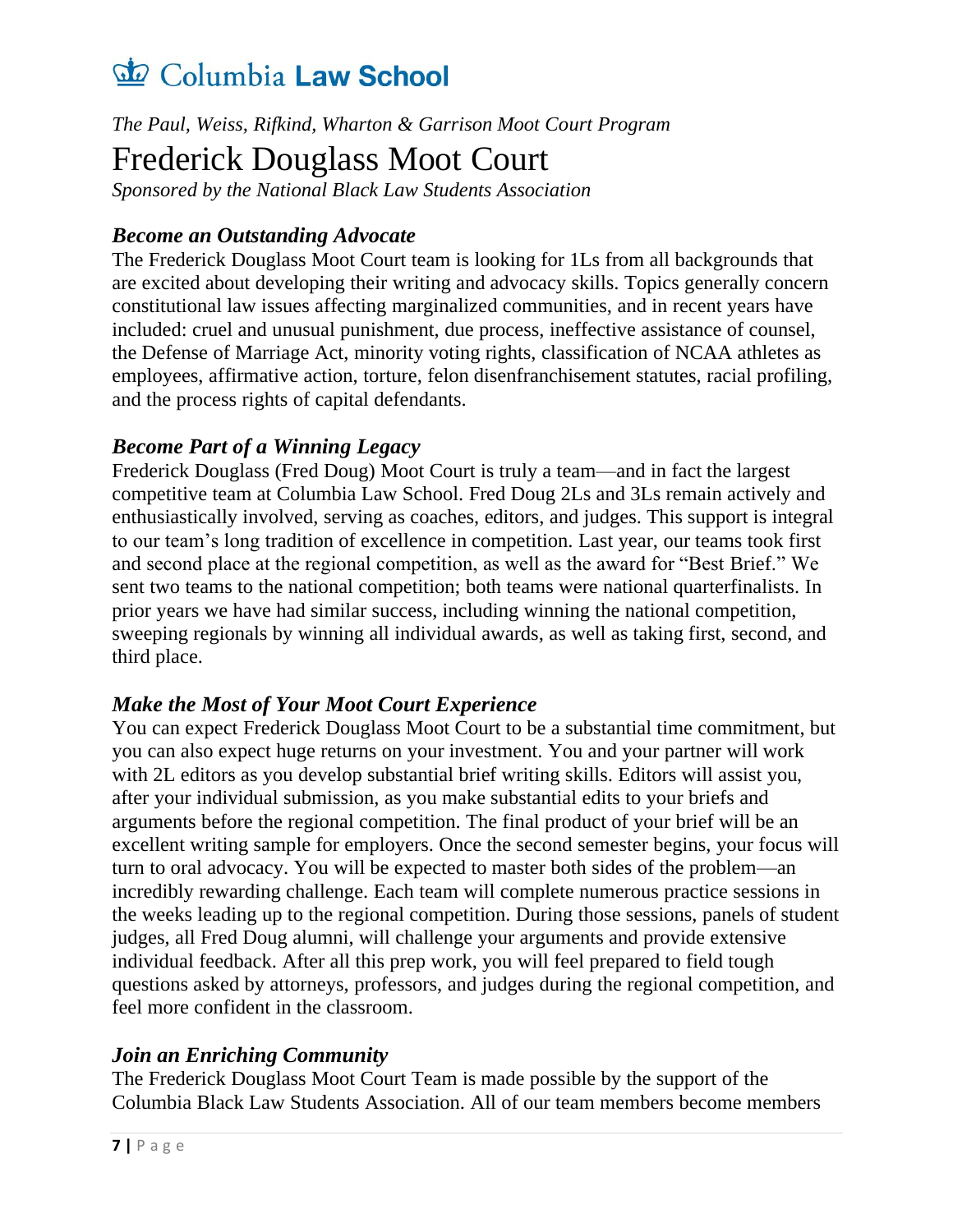of BLSA; however, you do not need to be a member to apply. As part of Columbia BLSA, our team participates in general body meetings, community service, and committees. This is the heart of our team and our mission. All members are expected to attend general body meetings, and we also participate in a community service event with BLSA in the fall. Past members describe our moot court as the Fred Doug Family because we are part of a shared experience that goes beyond writing and the competition. By joining this moot court, you will become part of a community that extends far beyond law school and will support you throughout your time at Columbia.

#### *Application Information*

Information Session: September 17, 2021 from 1:10-2PM Application Release: September 17, 2021 at 2PM Application Closes: September 24, 2021 at 8PM Oral tryouts: September 25–30, 2021 Match Run and Calls: October 1-3 Briefs Due: November 2021 Boot Camp: January 3–7, 2022 (early return from Winter Break) Regional Competition: January 26-30, 2022 (As of now, in-person in Connecticut) National Competition: March 2022

#### *Contact Information*

**COACHES** Mariah Young-Jones: mry2113@columbia.edu Larry Taylor III: lft2114@columbia.edu EDITORS Crystal Kong: ck3029@columbia.edu Jabari Matthew: jm5175@columbia.edu Julianna Simms: jrs2310@columbia.edu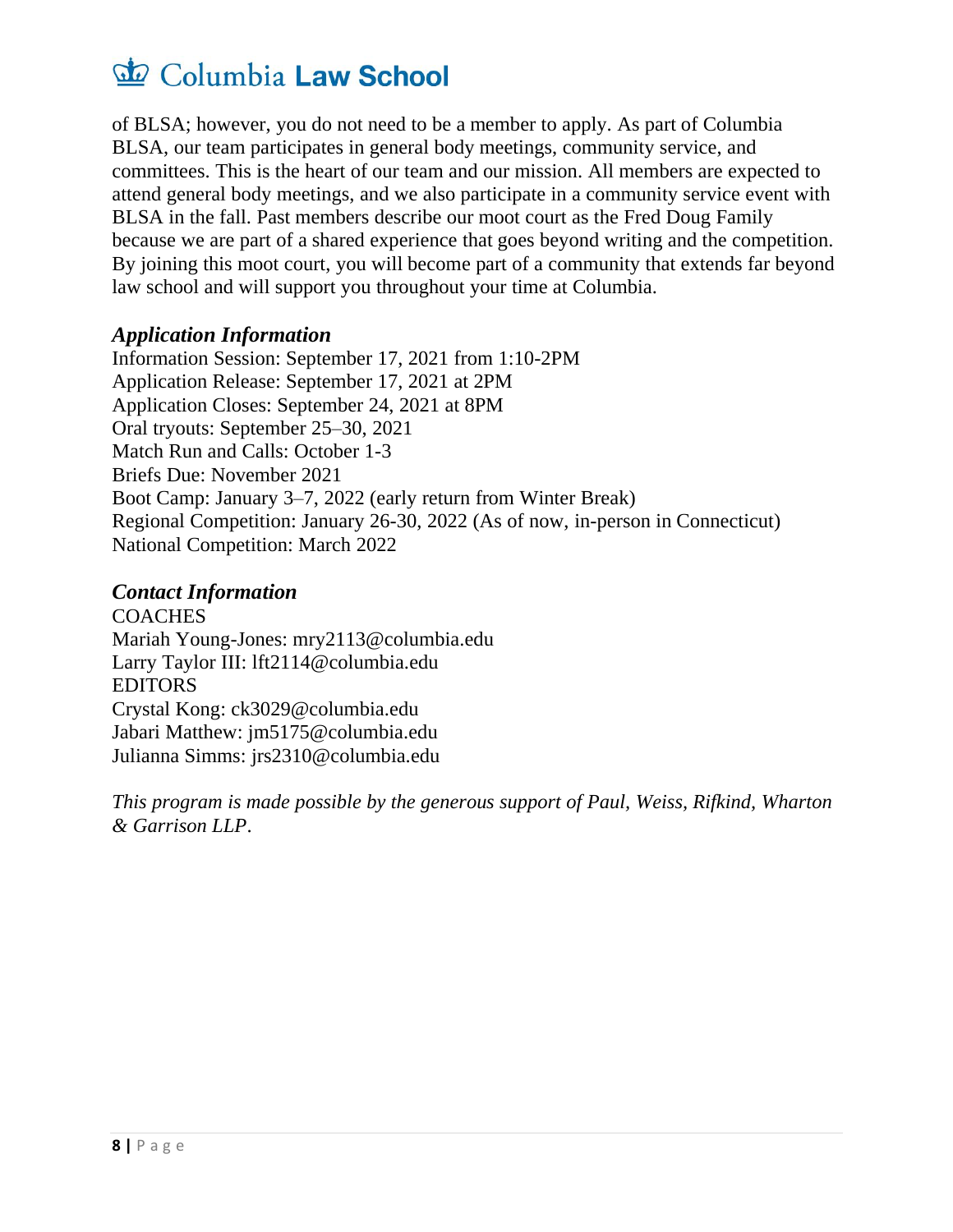### <span id="page-10-0"></span>*The Paul, Weiss, Rifkind, Wharton & Garrison Moot Court Program* Latinx Law Students Association (LaLSA) Moot Court

The LaLSA Moot Court program offers law students the opportunity to explore complex contemporary issues in asylum and refugee law while developing their brief writing and oral advocacy skills. Every year, thousands of refugees apply for asylum in the United States to escape persecution in their home countries. The LaLSA Moot Court focuses on the legal issues that affect those asylum claims. Students will compete in the Fifteenth Annual Asylum & Refugee Law National Moot Court Competition hosted by the UC Davis School of Law, where the team has had great success. In March 2021, our two teams placed first and second in the overall competition with each competitor earning an individual award for their outstanding oral advocacy or brief writing skills.

#### *The Competition*

We are looking for sixteen dedicated first-year law students of all backgrounds. Four student coaches and three student editors will assist selected students as they develop their legal writing and oral advocacy skills. During the fall semester, students will participate in weekly training workshops led by student editors and legal practitioners. Students can also attend organized social events to build relationships with team members, coaches, and editors. The competition problem will be released in mid-November, and students will write the first draft of their briefs during the winter break.

The final draft of the brief will be due in mid-January after a boot camp on legal writing and oral advocacy. During this time, students will practice their oral arguments to prepare for the internal competition, which will be judged by respected practitioners, professors, and judges in late January. In January 2021, Judge Edgardo Ramos (SDNY) and his former law clerk judged the final round of internals. Traditionally, the three top teams from internals represent Columbia Law School in the national competition in California, hosted by UC Davis during the first weekend in March. Whether the 2022 competition will be held virtually or in person is currently tentative.

#### *The Application*

Students will be chosen based on three criteria: (1) one short answer question about your interest in LaLSA Moot Court, (2) an oral presentation, and (3) a brief interview. The short answer should discuss why students wish to join the LaLSA Moot Court team and any experiences relevant to the selection process, including previous work or volunteer experiences. The oral presentation will require students to choose a side in an asylum issue and defend their position before the student coaches and editors. The issue will be thoroughly explained in the application materials, so no outside research will be necessary. The interview portion will immediately follow the oral presentation and will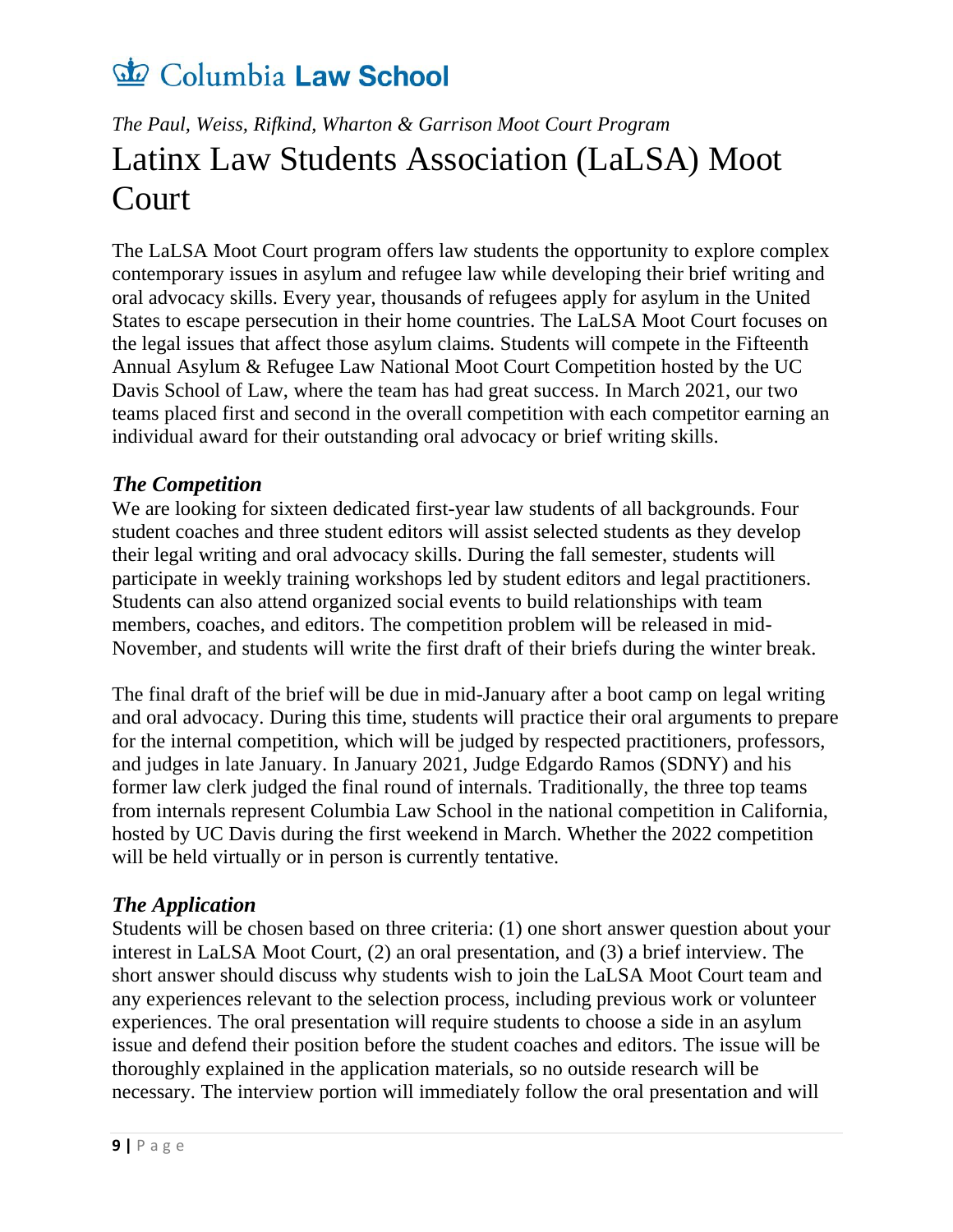consist of approximately three questions to help the coaches and editors better gauge an applicant's interests, experiences, and qualifications.

#### *Important Dates*

| September 17    | <b>Application Released</b>                                 |
|-----------------|-------------------------------------------------------------|
| September 21    | LaLSA Moot Court Informational Session (12:00PM EDT; Room   |
|                 | TBD)                                                        |
| September 23    | Office Hours with Editors & Coaches $(12:00-4:00$ PM EDT on |
|                 | Zoom; Meeting ID: 710 5653 4402; Password: mootcourt)       |
| September 24    | <b>Application Due on LawNet</b>                            |
| September 25–29 | Tryouts (Oral Presentation & Interview)                     |
| Mid-November    | <b>Problem Released</b>                                     |
| Early January   | Moot Camp                                                   |
| Early January   | <b>Brief Drafting Days</b>                                  |
| Late January    | <b>Internal Competition</b>                                 |

*Contact Information* **COACHES** Gabriela Flores Romo, gf2445@columbia.edu Catie Jennetta, gj2327@columbia.edu Cristine Oh, cso2123@columbia.edu Nicolás Rodríguez, nnr2109@columbia.edu

Early March UC Davis National Competition

#### EDITORS

Ashley Fleck, af3206@columbia.edu Valeria Flores-Morales, vf2277@columbia.edu Madeline Pruhs, mp3951@columbia.edu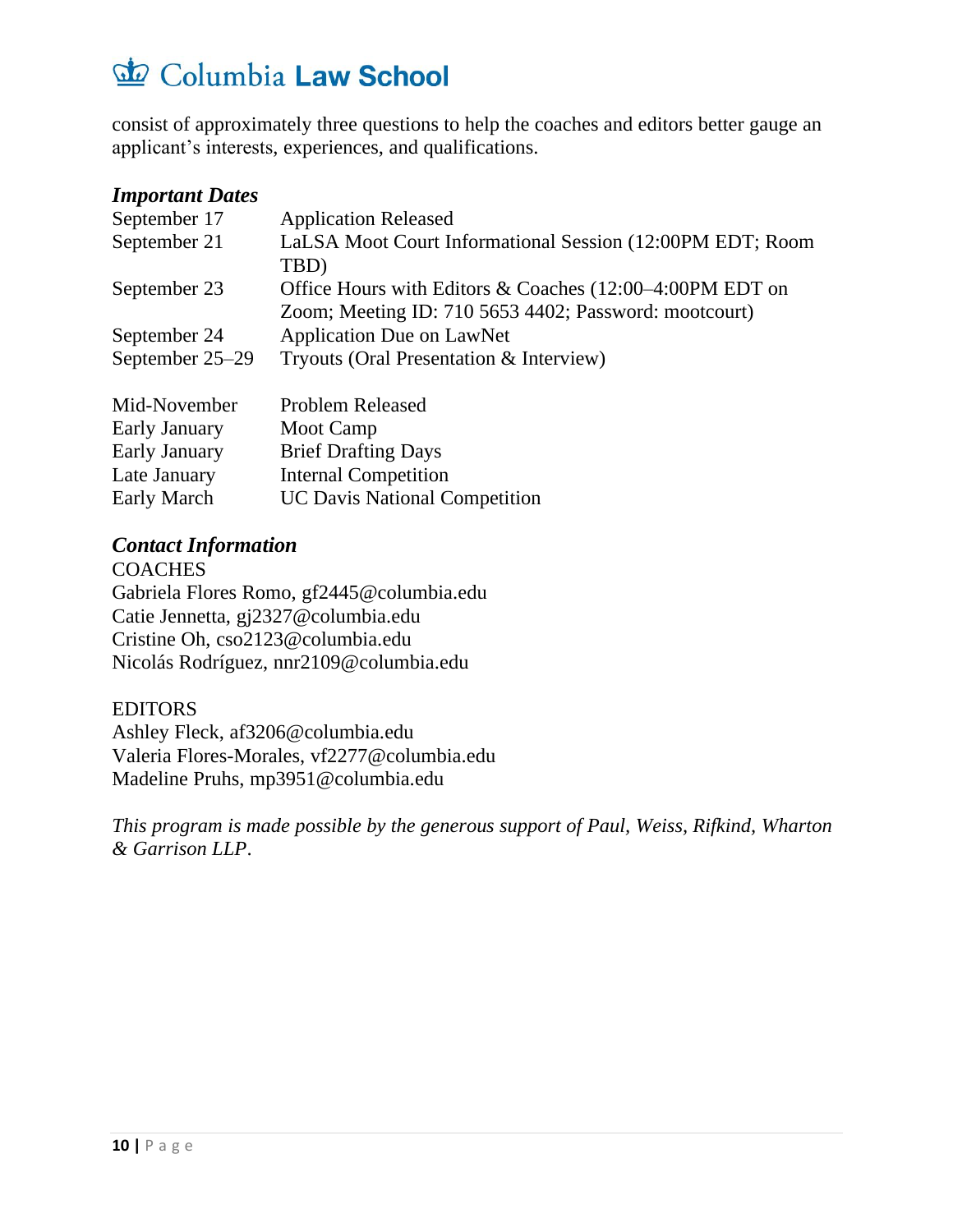### <span id="page-12-0"></span>*The Paul, Weiss, Rifkind, Wharton & Garrison Moot Court Program* Native American Law Students Association (NALSA) Moot Court

The National Native American Law Students Association (NNALSA) has hosted a national moot court competition since 1993, offering students from all backgrounds a great opportunity to gain experience in the interdisciplinary and dynamic field of federal Indian law. Recent topics in the area of federal Indian law include the right to counsel in tribal courts, marijuana legalization, child custody under the Indian Child Welfare Act, casino gambling regulations, and the status of reservation boundaries.

After a few primer classes on basic federal Indian law and brief writing, participants spend part of the fall semester and winter break working with their partner to write a brief based on a problem published in November by the host school. Briefs are due in early January, after which teams practice with their coaches and editors for oral argument twice each week. The national competition will take place in late February or early March 2022 (dates TBD – in past years, the competition has been the weekend before spring break). Each team argues at least twice at the national competition—once on the side for which they wrote their brief and once on the opposite side. Judges consist of high-profile Native Law practitioners and academics, tribal justices, and state and federal judges. Sixteen teams are selected to advance beyond these preliminary rounds and are assigned different sides to argue for up to five additional elimination rounds. Scores at the competition combine teams' brief scores with their scores for oral argument. In past years everyone who participated in the NALSA Moot Court program at Columbia was able to compete in the national competition, and we hope that will be the case this year. However, NNALSA has not yet announced how many teams will be allowed to compete from each school, so we might have two teams – one internal and one external. If that happens, the coaches and editors will work with competitors to decide which teams participate in each competition.

The University of Colorado Boulder will host the competition this year. The competition is scheduled to take place in person but may switch to an online or hybrid format if necessary. Columbia Law School teams are consistently among the top teams at the national competition. Last year, Columbia made up nearly half of the teams in the elite eight, and placed second, third, and fourth in the overall competition. Columbia students also won best spoken advocate and best written advocate awards.

• 1L students receive credit for the NALSA Moot Court to satisfy the Foundation Moot Court requirement. **Everyone** is eligible to participate and encouraged to apply. You do not have to be Native American, and many past participants have had little to no exposure to federal Indian law prior to joining the team (though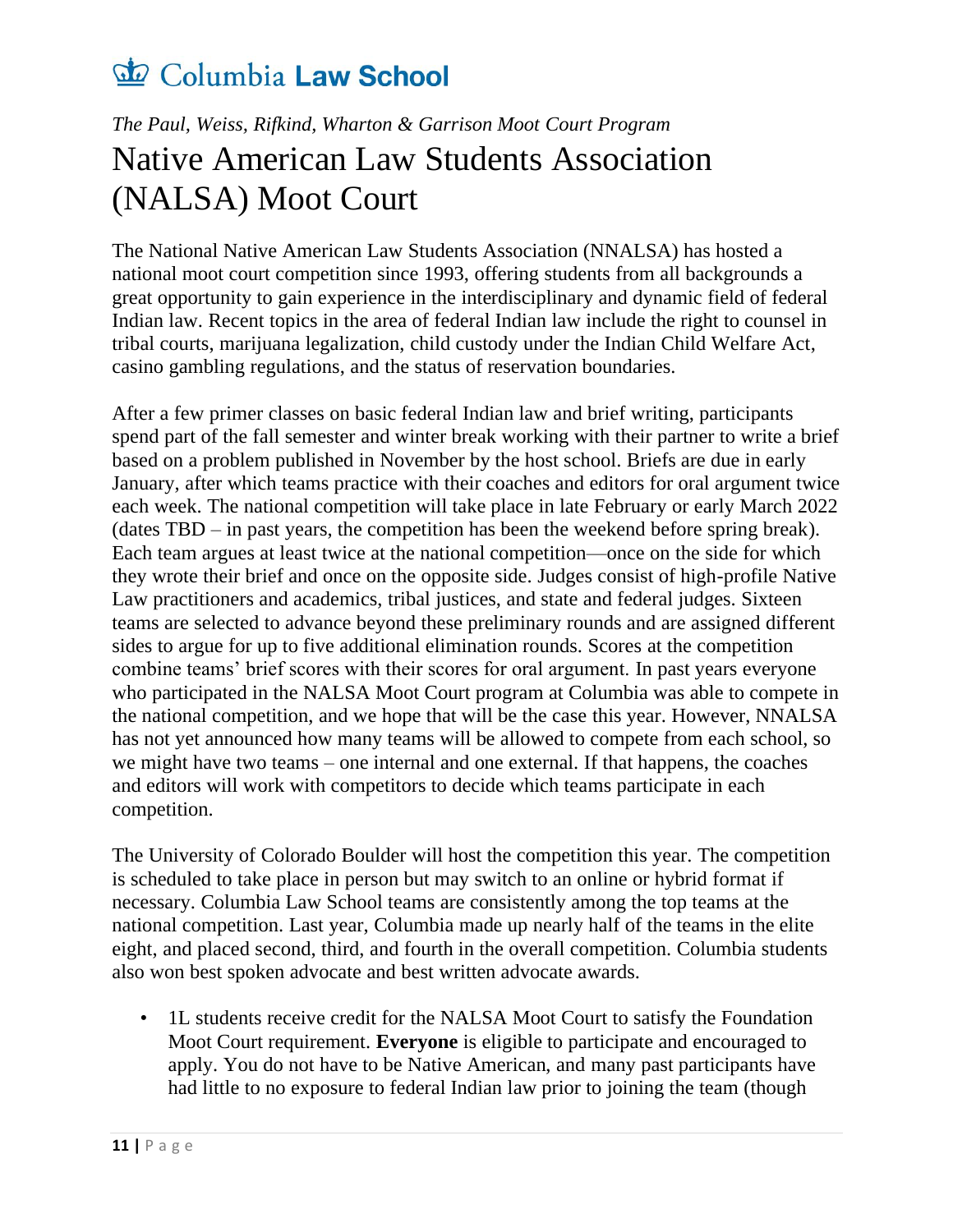interest in the subject area and advocacy practice is a plus for applicants). 1Ls are welcome to reach out to any of this year's coaches and editors with any questions.

#### *Important Dates*

| Friday, September 17  | <b>NALSA Moot Court Info Session</b>                   |
|-----------------------|--------------------------------------------------------|
| Friday, September 24  | Application due at 8 p.m.                              |
| October 2021          | Primer classes on Federal Indian Law and brief writing |
| November 2021         | Problem published on the NNALSA website                |
| December 2021         | Sides assigned                                         |
| January 2022          | Briefs due                                             |
| January–February 2022 | Oral argument practices                                |
| February 2022         | Participate in the national competition in Colorado    |
|                       |                                                        |

#### *Contact Information*

| Eric Rolston, Editor:                               | er3028@columbia.edu  |
|-----------------------------------------------------|----------------------|
| Alex VanRooyen, Editor:                             | akv2113@columbia.edu |
| Isabel Alexiades, Coach:                            | ia2446@columbia.edu  |
| Polina Noskova, Coach:                              | pn2364@columbia.edu  |
| Katherine Wilkin, Coach:                            | kw2925@columbia.edu  |
| Jacob Maiman-Stadtmauer, Coach: jm5148@columbia.edu |                      |
| Parker Chusid, Coach:                               | pc2945@columbia.edu  |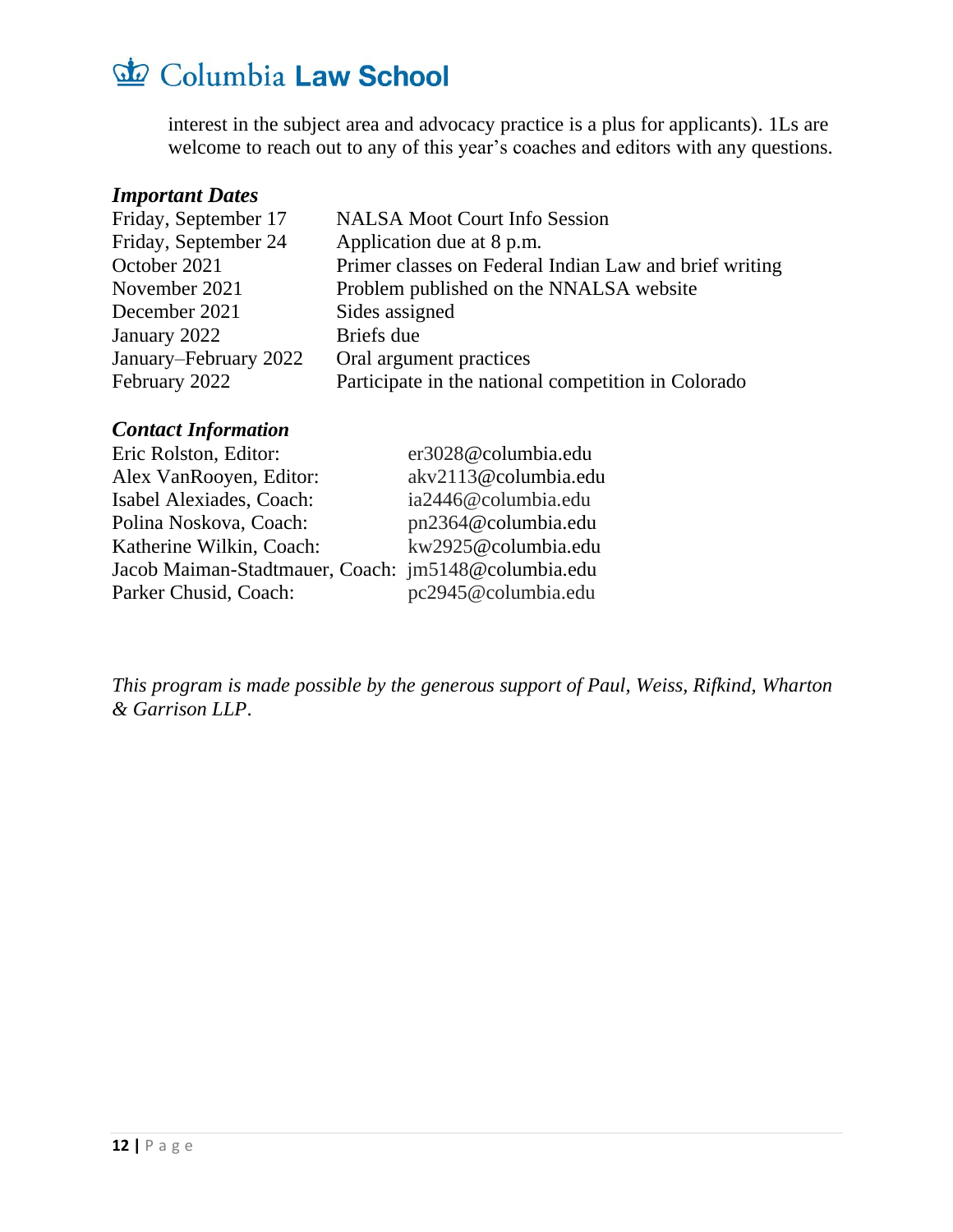### <span id="page-14-0"></span>*The Paul, Weiss, Rifkind, Wharton & Garrison Moot Court Program* The Columbia Gender and Sexuality Moot Court

The Gender and Sexuality Moot Court (formerly Williams) is the only national moot court competition dedicated to the areas of sexual orientation and gender identity law. It offers students the opportunity to analyze unique and challenging issues of constitutional law affecting the LGBTQ community. Previous legal topics have included a Title IX challenge to school policies affecting non-binary and transgender students, an affirmative action program based on sexual orientation in government contracting, the intersection of antidiscrimination law and religious liberty, and the rights of transgender people in prisons.

#### *Program Structure*

Twelve students will participate in the program at Columbia. Students of any background who have an interest in constitutional law, appellate advocacy, or issues of sexual orientation and gender identity are encouraged to apply.

Within the twelve students participating, we will select four students (two teams) to compete in the national competition. This selection will take place through a "mini moot" in the fall semester. During Legal Methods II, these external teams will participate in brief-writing and oral argument workshops with the editors and coaches. The external teams will submit briefs to the national competition in February and may, depending on travel restrictions, travel to sunny Los Angeles in late March to participate in rounds of oral argument before judges and legal professionals. If a team advances to the final round, they may return to UCLA in April to compete again.

In 2020 and 2021, the Williams Institute canceled the formal competition due to the COVID-19 pandemic. We are currently awaiting updates for the 2022 competition; Williams' ability to hold a competition will be determined by UCLA's policy regarding outside visitors to campus. In 2021, Columbia created its own version of the Williams competition with participating schools from throughout New York state. If the formal 2022 Williams competition is canceled, we anticipate being able to offer an external competition similar to the one held in 2021.

#### *Application Process*

We will select students for the program based on a 250-word statement of interest, a short closed-universe writing prompt, and a 5-10 minute oral argument based on the closeduniverse prompt. The statement of interest should discuss why students wish to join Williams, what they can contribute to the academic and/or social community of Williams, and any relevant experience, especially public speaking. After those twelve have been selected, we will hold an internal moot, or "mini-moot," during the fall semester to determine which four will compose the external team.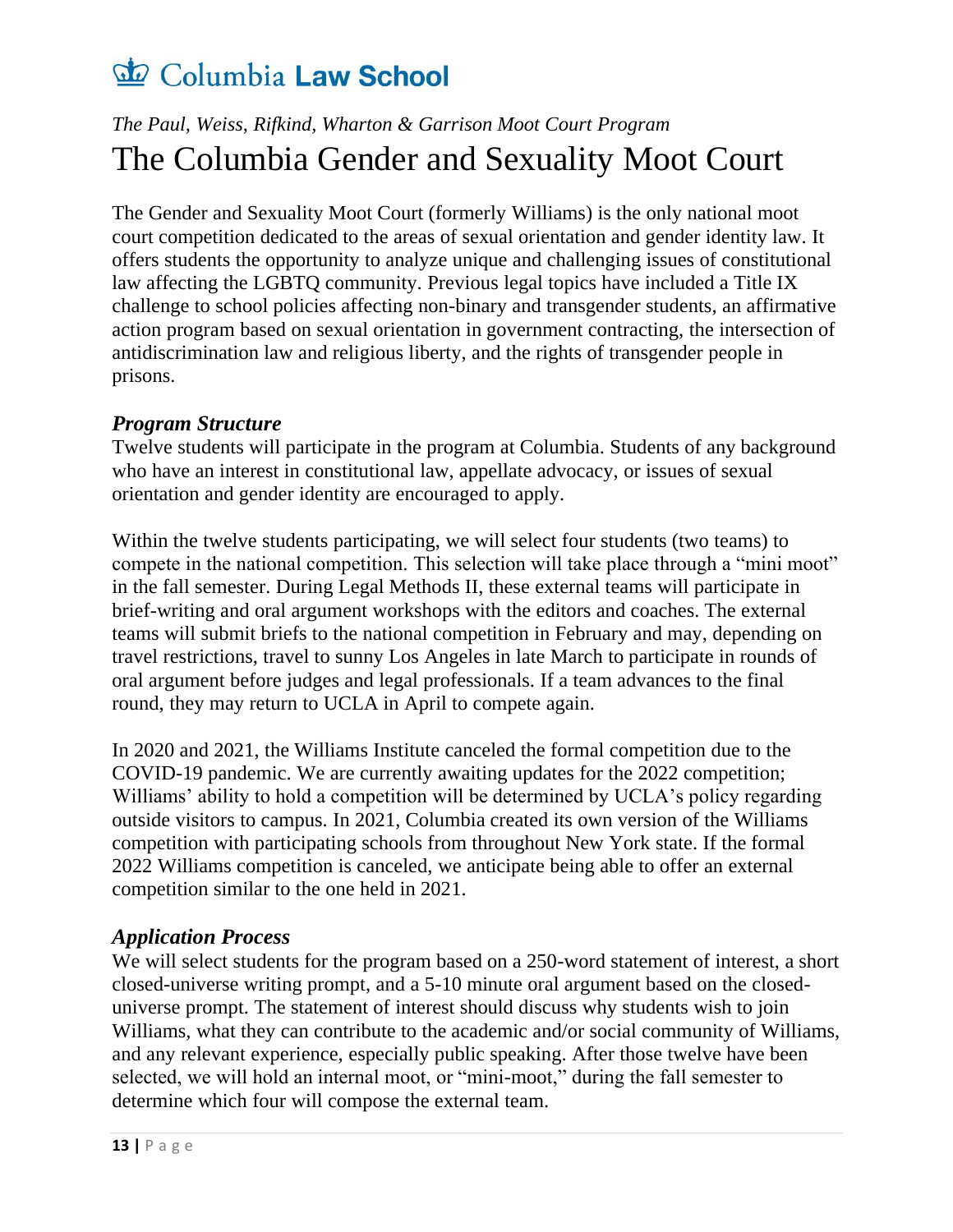#### *One Important Note*

Although the topics of this moot court focus on sexual orientation and gender identity, all identities are welcome!

#### *Timeline*

Information Session for All Programs: September 17<sup>th</sup> from 1:10-2pm Application Released: September 17<sup>th</sup> Smaller Information Session: September 21<sup>st</sup>, 7-8pm Written Application Due: September 24<sup>th</sup>, 8pm Oral Tryouts: September 26<sup>th</sup>, 12-3pm Decisions Released: October 3rd

#### *Contacts*

*Editors:* Kevin Cryan: kjc2151@columbia.edu Luke Yamulla: ldy2103@columbia.edu *Coaches:* Brenton Browne: bb3017@columbia.edu Allie Doyle: ad3798@columbia.edu Erin McKissick: em3568@columbia.edu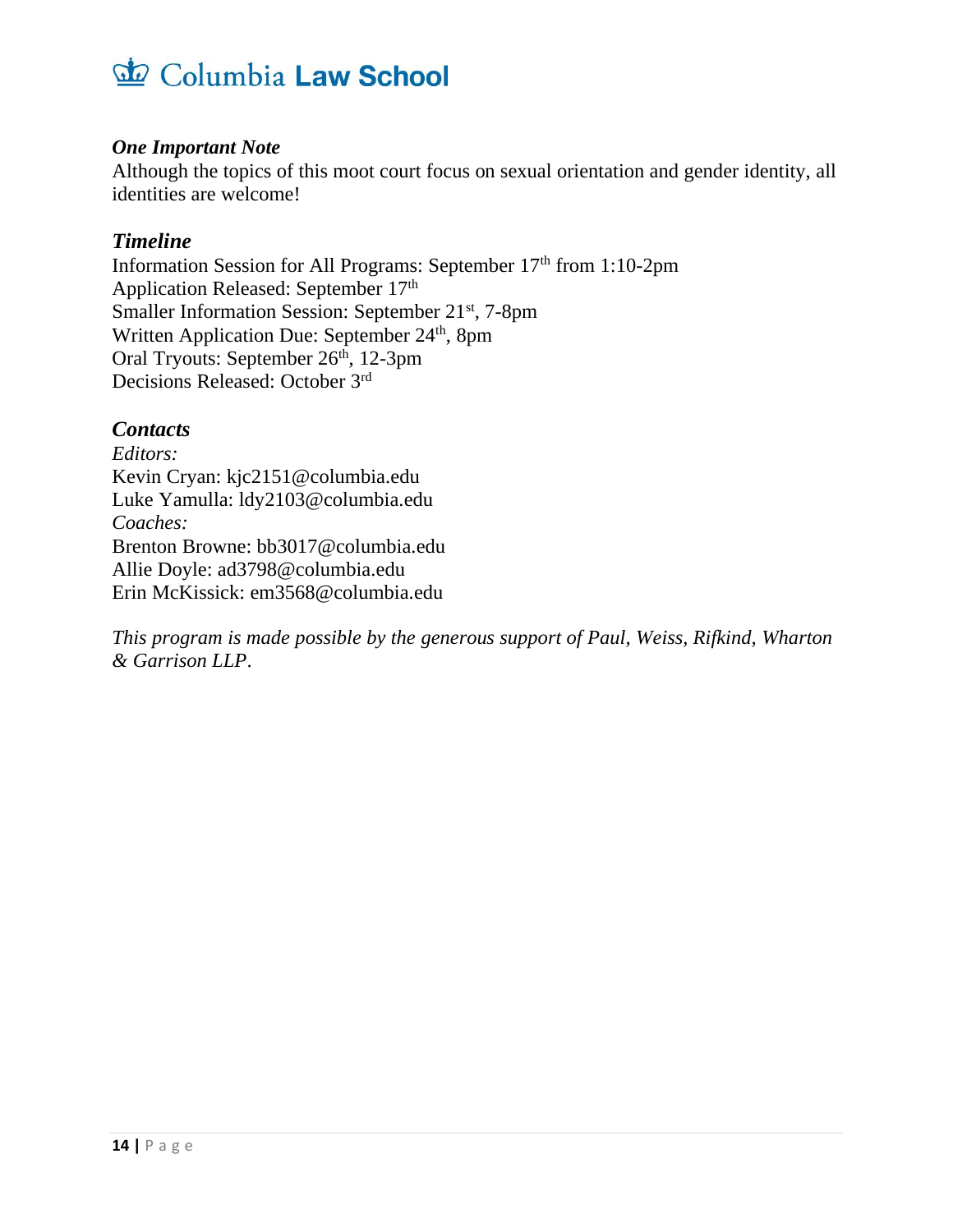### <span id="page-16-0"></span>*The Winston & Strawn International Moot Court Program* European Law Moot Court

The European Law Moot Court deals with current issues in European law. This moot court is an exciting chance to tackle questions of current legal, social, and practical significance emerging from European integration and political changes in Europe.

Working on the moot court exposes team members to issues beyond what they would normally see in the 1L curriculum, giving team members a unique and valuable opportunity to learn about another legal system in depth. For instance, last year's problem touched on strands of EU law related to competition law, refugee law, the Covid-19 pandemic and vaccine creation, and the relationship between Member States and the EU. In years prior, the problem dealt with the public procurement, data-privacy regulations, Brexit, religious freedoms, corporate governance, and national security.

#### *Schedule*

There are three stages to the competition: (1) the submission of written pleadings; (2) the oral rounds in cities across Europe and around the world; and (3) the oral finals at the European Court of Justice in Luxembourg. Because the written pleadings are due by the end of December, the teams begin working on their briefs at the end of September. This work is especially exciting for our 1L members, as it will expose them to brief-writing before the start of LPW II. The written briefs for ELMC are typically due before finals in the Fall, allowing the students to enjoy their winter break. Up to two teams of three to four students will draft written briefs on behalf of both applicants and defendants.

If a team's written pleading is selected by the regional moot court committee, the team will advance to one of the regional finals across Europe in February. In 2022, there is a possibility that these competitions will be hosted virtually. The Law School graciously funds the trip to Europe to compete in the regional finals. In previous years, regional rounds have been held in Athens, Helsinki, Prague, Paris, and Bremen. The judges include prominent scholars of European law as well as officials and judges from the European Court of Justice. Not only do team members gain invaluable experience in conducting oral arguments, but they are also able to meet with governmental officials, tour the host countries, and meet with other competitors from all over Europe and America. Columbia students have frequently won the best oral advocate award at regional finals.

The top teams from each regional final, as well as one additional individual team member, advance to the All-European Final held at the European Court of Justice in Luxembourg in March or April. Finalists are given the opportunity to moot in front of the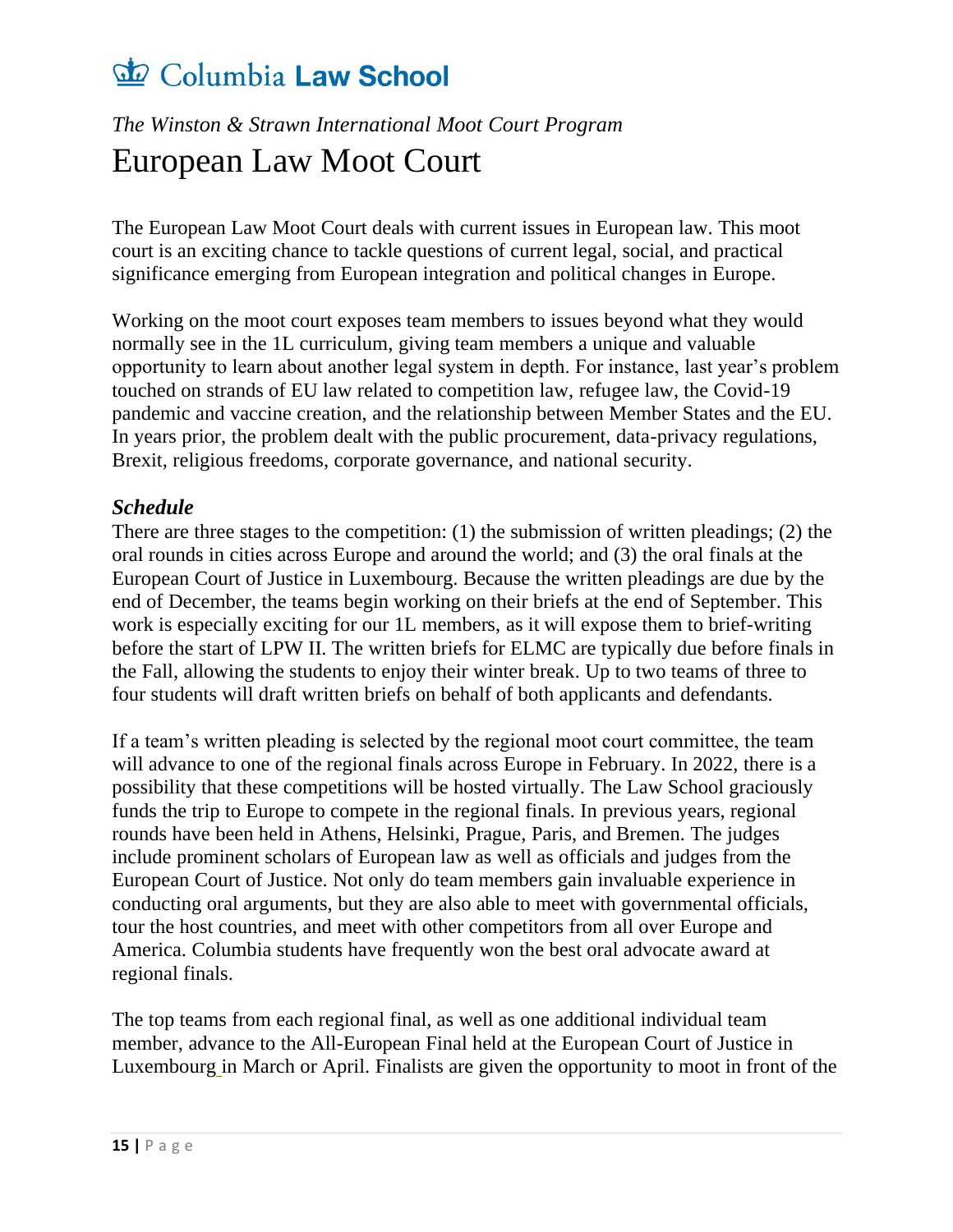European Court of Justice, the highest court of the European Union. Columbia has previously won first place oral advocate at the All-European Final.

#### *Application Process*

We will be selecting team members for the 2021-22 competition (up to two teams of three to four members each). We encourage all interested 1Ls to apply. For native English speakers, knowledge of French at any level of competency is highly desirable, though not necessary. Native languages other than English are also an asset. Previous exposure to European law and/or previous experience with public speaking or debate will be considered assets, but are by no means required. We strongly encourage any interested students to apply!

Applications will be submitted through LawNet, and we request that candidates submit a resume, a brief statement of interest, and a 2-3 page writing sample of their clearest academic or professional writing. Top candidates will be notified and invited back for oral auditions. Two teams of three to four individuals will be selected.

#### *Important Fall Dates*

While subject to minor adjustment, we ask that you please keep the following tentative recruitment dates in mind:

| September 17    | Information session and applications open, 1:10-2:00 pm |
|-----------------|---------------------------------------------------------|
| September 24    | Application materials due at 8:00 pm                    |
| September 27-29 | Oral auditions                                          |
| Mid December    | Written submissions due                                 |

#### *Contact Information*

Magdalene Lam: ml4518@columbia.edu Lucas Forbes: lgf2124@columbia.edu

*This program is made possible by the generous support of Winston & Strawn LLP.*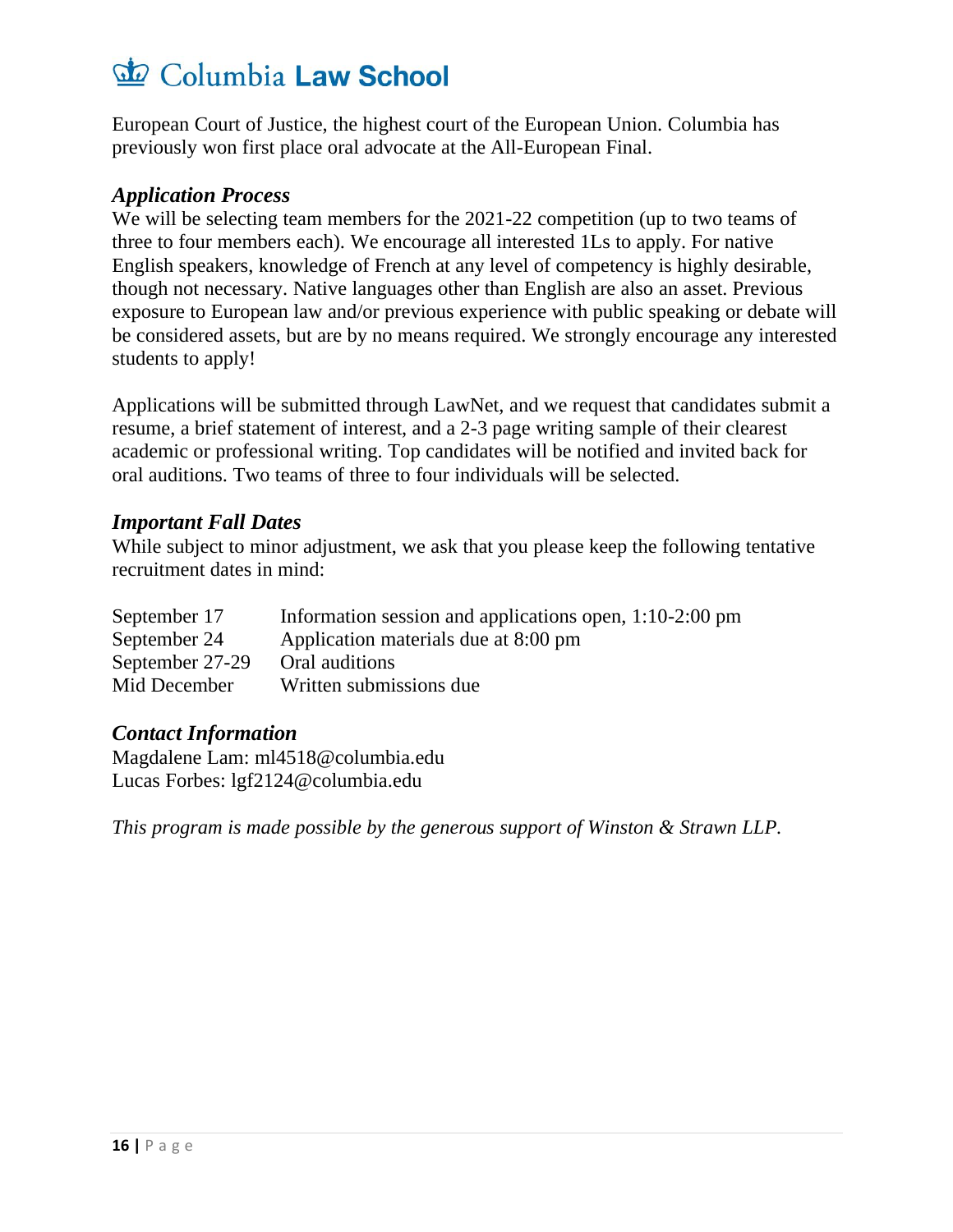### <span id="page-18-0"></span>*The Winston & Strawn International Moot Court Program* Jessup International Law Moot Court

The Philip C. Jessup International Law Moot Court Competition is the world's largest moot court, with participants from more than 600 law schools across 100+ nations. The competition simulates a dispute between two countries before the International Court of Justice (ICJ), the judicial arm of the United Nations. Recent topics have included the use of force, international trade, international criminal law, state responsibility for environmental degradation and human rights violations, legality of nuclear weapons, undersea espionage, the threat or use of force, validity of international arbitral awards, mass surveillance, the right of self-determination, and international protections for traditional knowledge and cultural property.

#### *Columbia Law School Jessup Team*

The Columbia Law School Jessup team has been one of the most successful in the history of the Jessup competition, frequently winning national championships and advancing to become finalists or competition winners at the international level. Team members have also received numerous awards for their written submissions and individual accolades for being the best oralists at the preliminary and final rounds. This past year, the team won the Northeast Regional championship for the 11th time in 12 years and was crowned the U.S. Champions., but the international rounds were cancelled because of COVID-19. In 2018-19, Columbia Jessup was crowned U.S. Champions (placing ahead of roughly 110 U.S. schools competing over the course of the year) and successfully argued in the international rounds against the eventual Runner-Up in the World Championships. In 2016, the team became the first team since 1998 to win the top international honors for both of its written submissions. Team members have also received recognition from Columbia Law School for their work with the Jessup team. Since 2010, team members have been named Archie O. Dawson Prize (which recognizes proficiency in advocacy) winners five times, and David M. Berger Prize (which recognizes educational excellence in the field of international law) winners eight times.

This year, the Columbia Law School Jessup team seeks to recruit **three (3)** new members. Joining as a 1L requires a two-year commitment. Participation in Jessup fulfills the 1L moot court requirement and, as a 2L, may fulfill the minor writing requirement and earn course credit. **All** Columbia Jessup team members write a portion of the memorials and argue before the judges during competition rounds.

#### *Application Process*

1Ls applying for the Columbia Jessup team will be requested to submit a short-written brief arguing one side of a hypothetical contentious case before the ICJ. If selected to advance to the oral rounds, candidates will be requested to present a 10-minute argument for the opposite side of the same case. Candidates will occasionally be interrupted by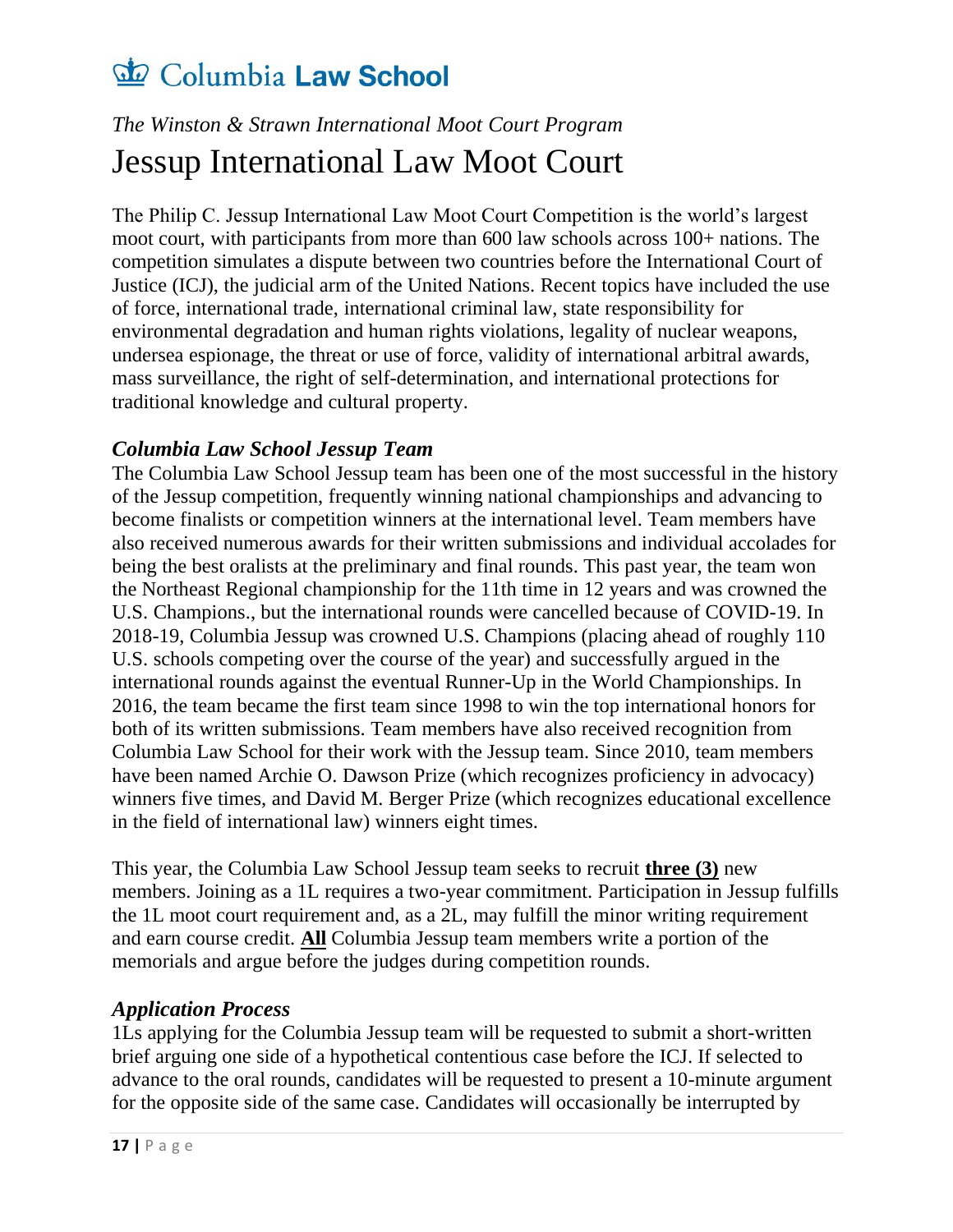judges with questions relating to their arguments. Participation on the Columbia team is a substantial commitment, but offers a tremendously rewarding experience that gives students access to exceptional coaching in legal writing and oral advocacy, a forum for intellectually stimulating discussions on issues of international law, and an opportunity to meet law students and practitioners from around the world. Participants will also have access to a superb network of current and former participants, including alumni who have clerked at the ICJ, at the U.S. Supreme Court, in the 2nd Circuit, are DOJ Honors, work in the State Department, at Human Rights Watch, within the United Nations, and at top law firms.

#### *Important Dates*

While subject to adjustment, we ask that you please keep the following tentative recruitment dates in mind:

| Friday, Sept. 17, 2021, 2020:           | Release of application materials          |
|-----------------------------------------|-------------------------------------------|
| Friday, Sept. 17, 2021 at 1:10 p.m.:    | Big information session                   |
| Friday, Sept. 24, 2021 by 8:00 p.m.:    | Candidates' applications & written briefs |
|                                         | due                                       |
| Saturday, Sept. 25--Thursday, Sept. 30, | Oral tryouts                              |
| 2021:                                   |                                           |
| Weekend of Oct. 1--3, 2021:             | Announcement of new team members          |

*Contact Information*: columbia.jessup@gmail.com

*This program is made possible by the generous support of Winston & Strawn LLP.*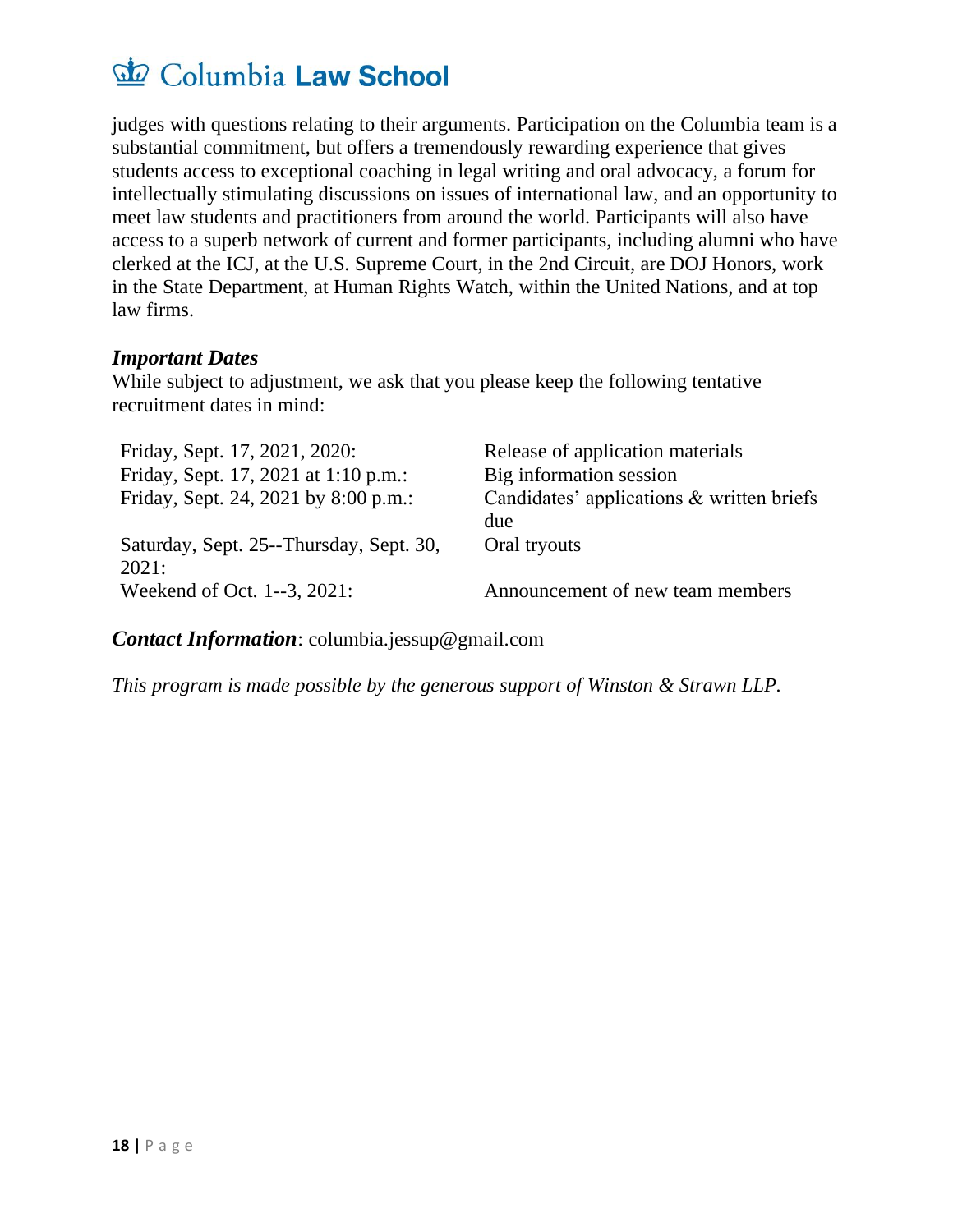### <span id="page-20-0"></span>*The Winston & Strawn International Moot Court Program* Vienna International Arbitration Moot Court (Vis)

#### *What We Do*

We represent Columbia Law School at the annual Willem C. Vis International Commercial Arbitration Moot, one of the most prestigious law school moot court competitions in the world and dubbed the "Olympics" of international commercial arbitration. The competition attracts over 300 law schools from around the world. The Vis Moot is based on a hypothetical private contractual dispute in international trade. It involves the submission of two written memos and an oral competition held in April in Vienna, Austria. Columbia Law School has a long tradition of sending a team to Vienna and is one of only four schools to have competed every year since the Moot's founding. This year, because of COVID-19, the competition will be held virtually.

The preparation for written memos begins in the fall. 1L students will take the lead in researching and writing a Claimant brief (from October to November) and a Respondent brief (in January), with 2L coaches acting as resources and editors for their work. In the Spring, the team participates in a number of pre-moots held at law schools and law firms in New York. We do not know yet whether these events will be virtual or in-person. 1L team members will have the opportunity to prepare their own oral arguments and participate in several of the pre-moots, as well as assist the 2Ls in practicing their own arguments at weekly team meetings.

Columbia has consistently performed well at the Vis Moot, winning the inaugural moot in 1994 and the award for best Claimant Memorandum in 2006. Over the years, team members have consistently taken home speaking and brief awards from the Vienna competition.

#### *How to Join*

1L students at Columbia Law School may apply to join the Vis team at the beginning of each school year. There are no course or language prerequisites. The team will release applications in mid-September and will hold two to three days of tryouts soon afterwards. Participation in Vis satisfies the moot court component of the Legal Practice Workshop. The Vis team expects 1Ls to stay on as competitors and coaches during the 2L year.

#### *Contact Information*

For any questions or additional information, please email columbiavis.request@gmail.com or contact one of the coaches: Max Frank: myf2108@columbia.edu Matthew Gibson: mg4255@columbia.edu Joshua Jorgensen: jj3145@columbia.edu